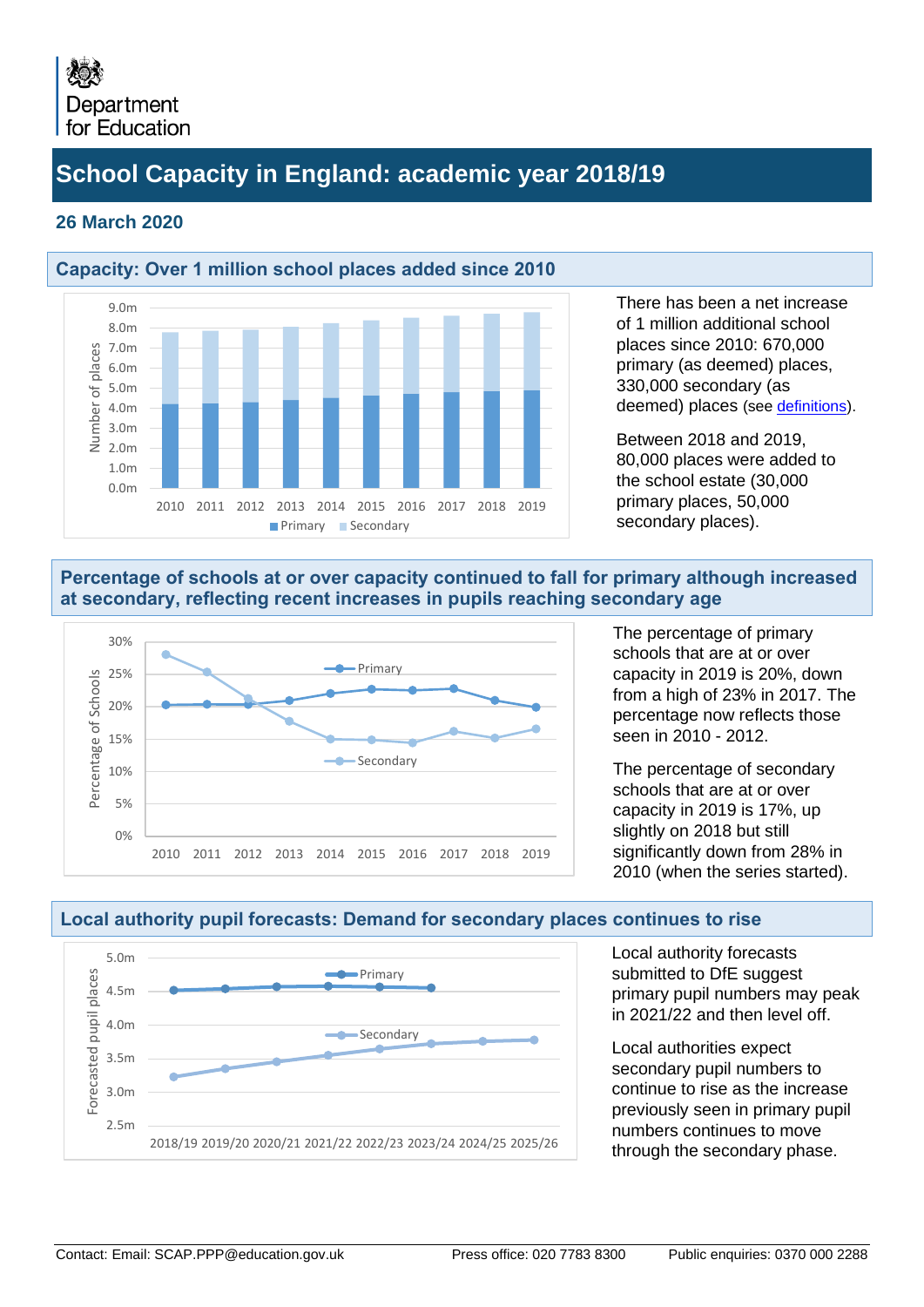# **Contents**

| 1.               |  |
|------------------|--|
| 2 <sup>1</sup>   |  |
| 3 <sup>1</sup>   |  |
| $\overline{4}$ . |  |
| 5.               |  |
| 6.               |  |
| 7 <sup>1</sup>   |  |
| 8.               |  |
| 9.               |  |
| 10.              |  |
| 11.              |  |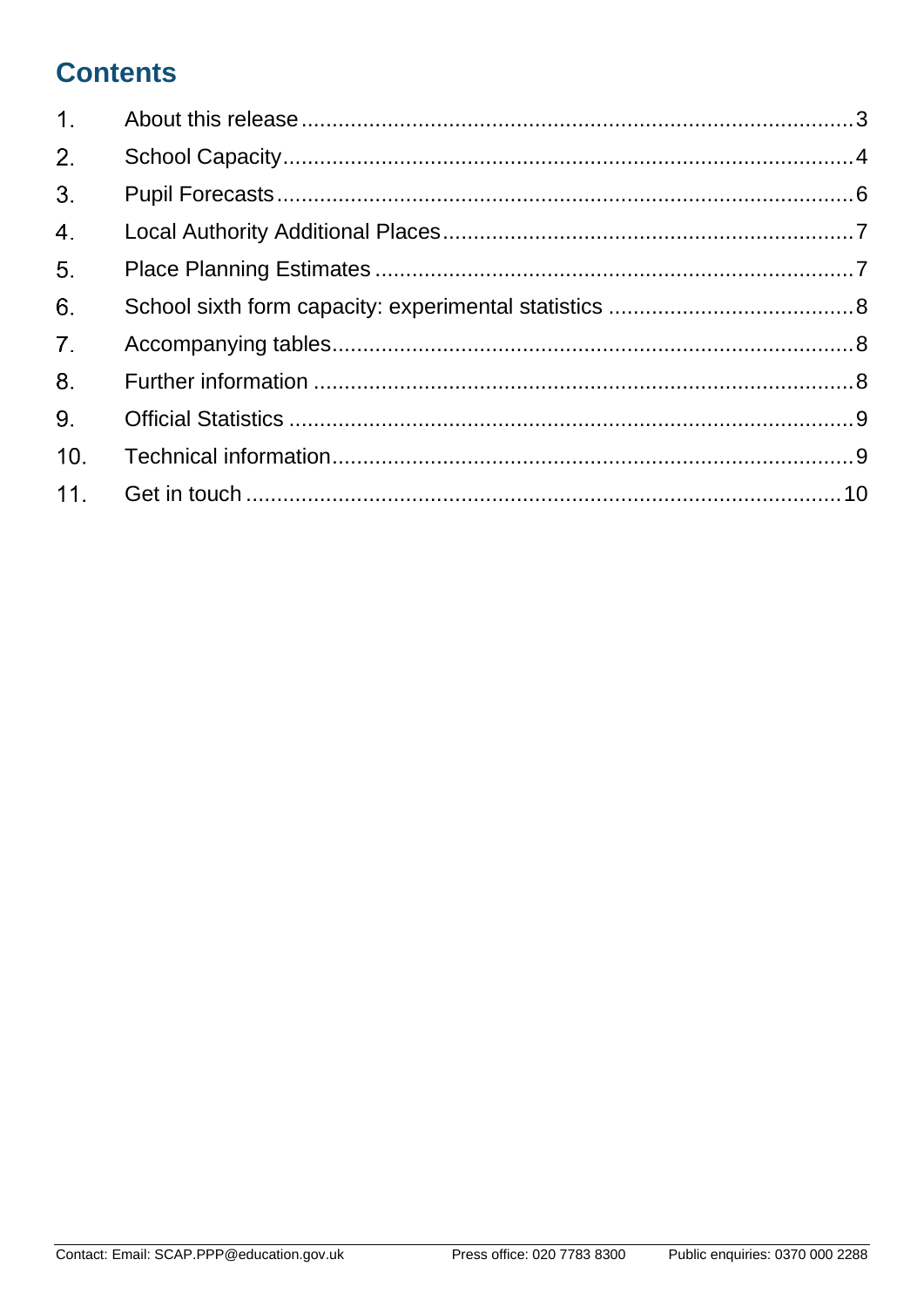# <span id="page-2-0"></span>**About this release**

This release reports on school capacity information in state-funded primary and secondary schools in the academic year 2018/19, as of 1 May 2019. Data are as reported by local authorities in the annual School Capacity (SCAP) Survey.

Information is included on:

- The numbers of primary and secondary school places;
- Unfilled school places and pupils in places that exceed their school's capacity;
- Local authorities' pupil forecasts up to 2023/24 at primary level and 2025/26 at secondary level;
- Planned places to 2021/22;
- Comparisons of forecasts with capacity to estimate the future number of places needed;
- Experimental statistics collected on sixth form capacity in schools

Findings in this report are at a national level though information at regional and local authority level are included in the accompanying tables. School level information for capacity, and planning area level (see [definitions\)](#page-9-0) information for forecasts, planned places, and estimates of places needed, are also provided in the release's underlying data section.

The numbers in this document are rounded to the nearest thousand for pupil level figures (or to the nearest ten thousand where appropriate) and to the nearest ten for school level numbers. Percentages are rounded to to the nearest whole number. Actual numbers are provided in the accompanying tables.

#### **In this publication**

The following tables are included in the statistical release:

- School Capacity 2019 Main tables
- School Place Planning 2019 tables
- School Sixth Form Capacity 2019 Experimental statistics

The accompanying School Place Planning 2019 Technical Guidance provides information on the data sources, their coverage and quality, and explains the methodology used in producing the School Place Planning tables.

#### **Relationship with National Pupil Projections publication**

This publication includes local authorities' own forecasts of future pupil numbers, based on local-level information, such as inter-authority movement of pupils. The department's main national-level pupil projections are produced by a different methodology within the department, at national level only, and are published annually as an official statistical release. The most recent data was 'National-level pupil projections: July 2018 (2019 update)' which was updated on 11 July 2019 and which is available [here](https://www.gov.uk/government/statistics/national-pupil-projections-july-2018). They are based on the mid-2016 population projections from ONS and cover a longer time period (up to 2027) than in the school capacity release. They provide national pupil forecasts by actual age whereas this publication provides local authority forecasts by national curriculum year group. Differences in the methodologies used by individual local authorities for pupil number forecasts mean that the aggregated totals in the school capacity release will differ from the national-level projections, but the trends in both are broadly similar.

#### **Feedback**

We are changing how our releases look and welcome feedback on any aspect of this document at SCAP.PPP@education.gov.uk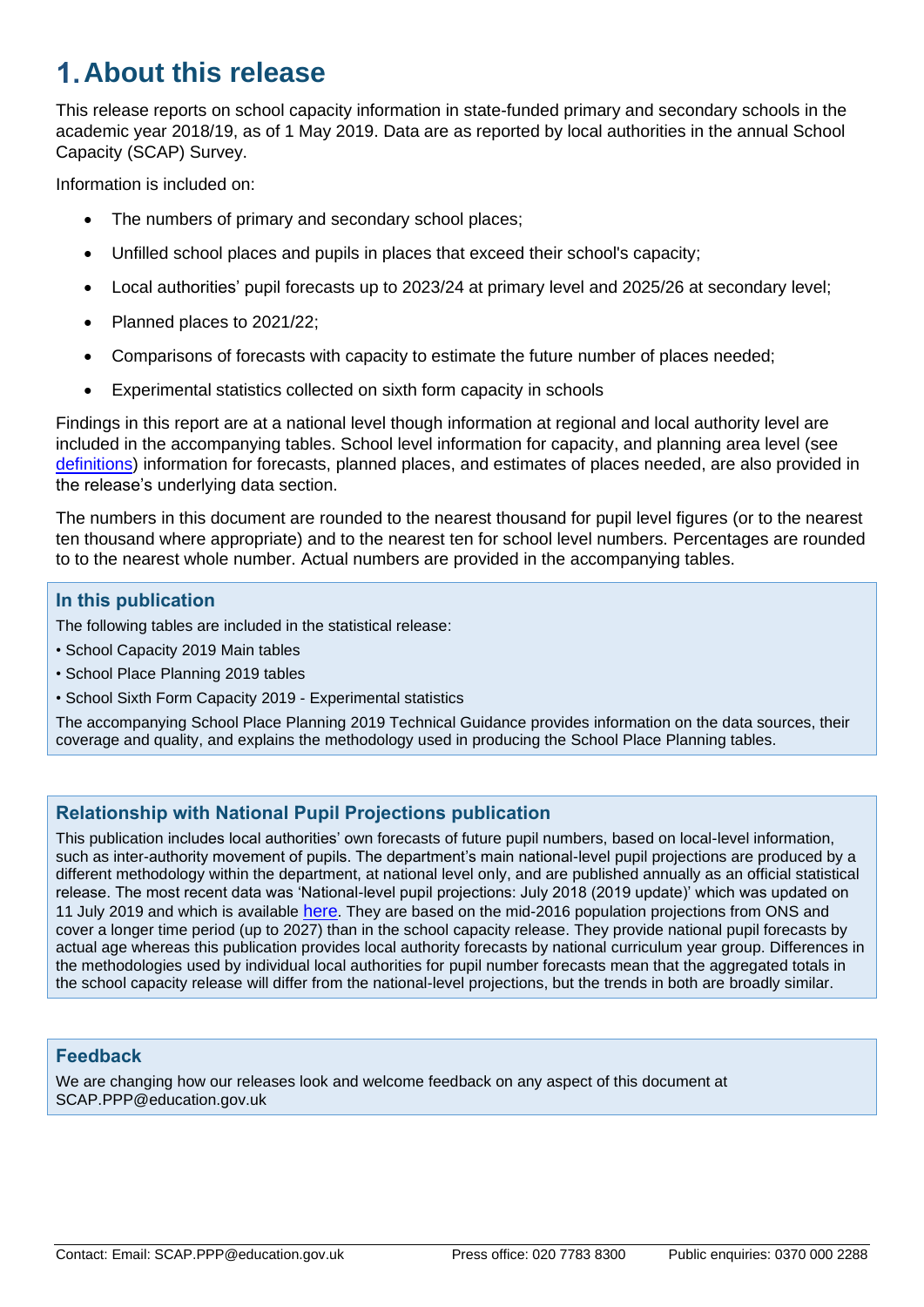# <span id="page-3-0"></span>**2. School Capacity**

### **Places added**

The overall net change in capacity (see *definitions*) reflects both increases and decreases in capacity within schools. Between 2018 and 2019, there has been a net increase of 33,000 primary places and 49,000 secondary places – 83,000 in total.

The rate of primary places being added continues to slow, matching the slower increase in actual primary pupil numbers (see figure 6 in [local authority pupil forecasts\)](#page-5-0). This is expected as the large birth cohort from 2008 to 2012 moves through the primary phase and into secondary, where the rate of places added also continues to increase. Secondary places have increased at a faster rate than actual secondary pupil numbers over recent years, in preparation for this large birth cohort, leading to a longer term increase in the proportion of secondary schools with unfilled places (see figure 5 in [unfilled places\).](#page-4-0)

| Year | Number of      | <b>Primary year</b> | Number of        | Secondary year |
|------|----------------|---------------------|------------------|----------------|
|      | primary places | on year change      | secondary places | on year change |
| 2010 | 4,228,000      |                     | 3,563,000        |                |
| 2011 | 4,253,000      | 26,000              | 3,609,000        | 46,000         |
| 2012 | 4,314,000      | 60,000              | 3,601,000        | $-8,000$       |
| 2013 | 4,416,000      | 102,000             | 3,637,000        | 37,000         |
| 2014 | 4,528,000      | 112,000             | 3,712,000        | 75,000         |
| 2015 | 4.634.000      | 106,000             | 3,756,000        | 44,000         |
| 2016 | 4,738,000      | 104,000             | 3,788,000        | 32,000         |
| 2017 | 4,804,000      | 66,000              | 3,811,000        | 23,000         |
| 2018 | 4,863,000      | 59,000              | 3,848,000        | 37,000         |
| 2019 | 4,896,000      | 33,000              | 3,898,000        | 49,000         |

**Figure 1: School capacity year on year change**

Combined with all the changes in previous years, there has been a net increase of 1,003,000 additional places since 2010, consisting of 669,000 primary places, and 334,000 secondary places. Places in middle schools and all through schools are reported as deemed (whether primary or secondary), and secondary places include those in school sixth forms.



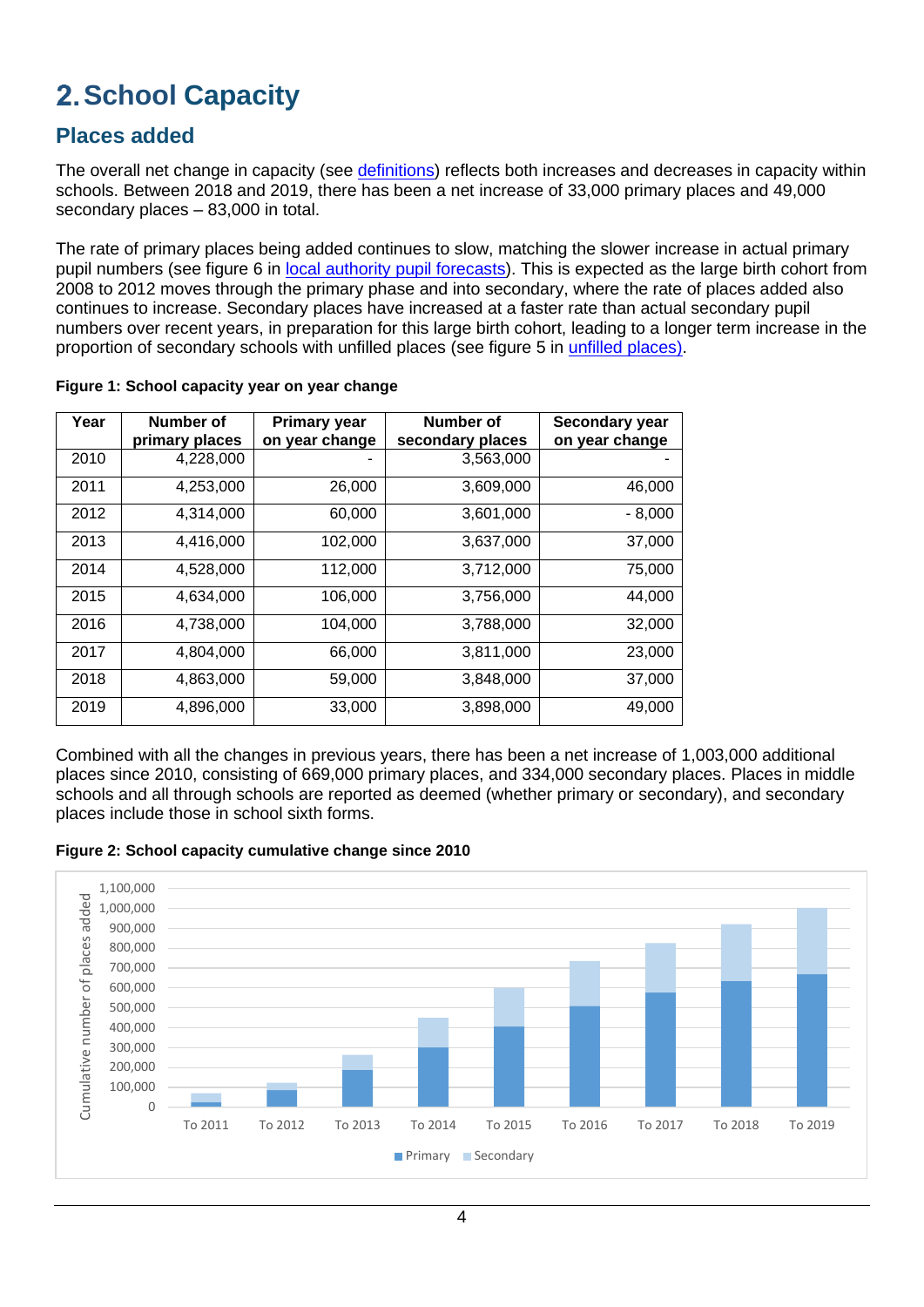### **Schools that are at or in excess of capacity**

A school is identified as at or in excess of capacity when their number on roll (see [definitions\)](#page-9-0) is greater than or equal to capacity. Number on roll figures are taken from the summer (May 2019) census, except for new schools (including schools that have become academies) where figures are based on data gathered from the school capacity (SCAP) survey.

The number of state-funded primary schools that were at or in excess of capacity decreased slightly to 3,340 schools (20%) in May 2019 from 3,520 schools (21%) in May 2018. This is the lowest number of primary schools operating at or in excess of capacity during the past decade.

For state-funded secondary schools, the number of schools that were at or in excess of capacity increased to 560 schools (17%) in May 2019 from 510 schools (15%) in May 2018. However, this is still significantly lower than the 930 secondary schools operating at or in excess of capacity in May 2010.





### **Pupils in places that exceed their school's capacity**

Where the number on roll is higher than a school's capacity, the number of pupils in places that exceed their school's capacity is the difference between number on roll and capacity.

The number of pupils in places that exceed their school's capacity (primary and secondary) has significantly decreased to 50,000 in 2019, from 97,000 in 2010

In primary schools, there were 25,000 pupils in places that exceed their school's capacity. This 7% decrease from the 27,000 pupils in 2018 continues the long-term decrease of primary pupils in places that exceed their school's capacity

In secondary schools, there were just under 25,000 pupils in places that exceed their school's capacity in 2019. This is a 12% increase from the 22,000 in 2018. There has been a slow increase in secondary pupils in places that exceed their school's capacity over more recent years.

### <span id="page-4-0"></span>**Unfilled places**

The number of unfilled places is the extent of capacity above number on roll. Therefore, a school is identified as having unfilled places if the capacity is higher than the number of pupils on roll.

For primary and secondary schools, the total number of unfilled places has increased over recent years, to 1.1 million places in 2019 (13% of total school places available) from 814,000 places in 2010 (10% of total school places available).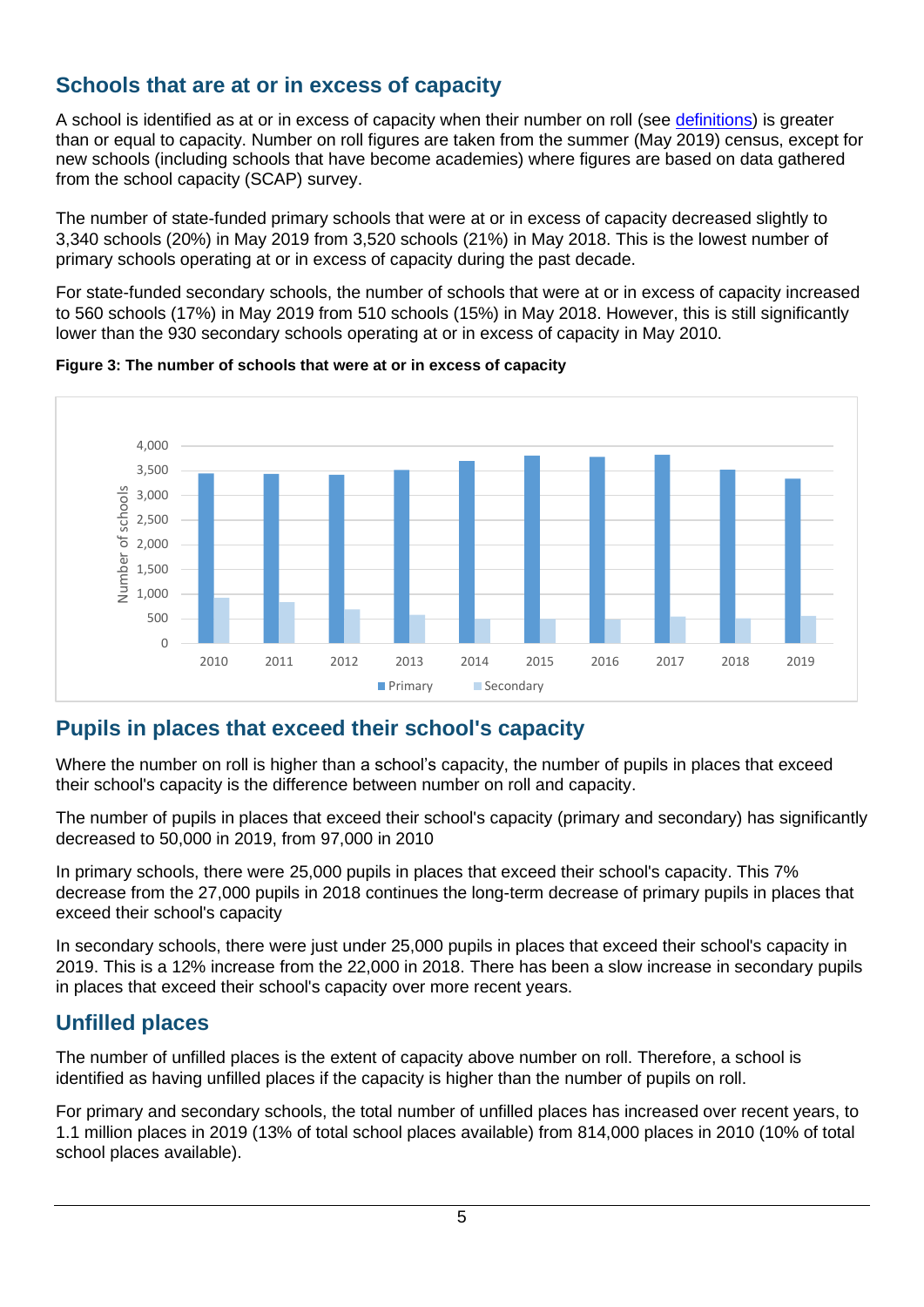In 2019, there were 482,000 unfilled places in primary schools, an increase of 3% from 2018 and 5% more than in 2010. In secondary schools there were 621,000 unfilled places in 2019, a decrease of 3% from 2018, although still significantly higher than the number of unfilled places in 2010 (355,000).

As of May 2019, 80% of primary schools had one or more unfilled places. This increased slightly in 2019 but has been relatively static at between 77% and 80% since 2010. The percentage of secondary schools with one or more unfilled places decreased to 83% in 2019 from 85% in 2018, although has seen a longerterm increase from 72% in 2010.

Unfilled places can be evidence of local authorities having planned ahead for future need, as the increase in pupil numbers at primary level is now moving into secondary level and will continue to do so over the coming years. Unfilled places can also be attributed to the building of whole new schools, which fill up from the bottom, leaving space in the upper years until those year groups work their way through. In some areas, low or declining need for places will also contribute to the number of unfilled places.





# <span id="page-5-0"></span>**Local Authority Pupil Forecasts**

Each local authority uses their local knowledge to generate pupil forecasts, which reflect the number of pupils they expect to provide a place for in each academic year. These forecasts include places which are funded through housing developer contributions (HDC).

Local authorities provide forecasts 5 years ahead for primary pupils (from reception to year group 6) and 7 years ahead for secondary pupils (from year group 7 through to sixth form).

The forecast number of primary pupils continues to rise until 2021/22. However, the rate of increase in the forecast number of primary school pupils looks to slow, leading to a forecast decline between 2021/22 and 2022/23 of 11,100 pupils. In contrast, the forecast number of secondary school pupils continues to increase, with an increase of over 120,000 pupils forecast between 2018/19 to 2019/20 alone. Beyond that, there is still strong growth, but this slows to a forecast increase of around 19,000 pupils between 2024/25 and 2025/26.

As with all forecasts, the level of accuracy is expected to reduce as forecasts are made further into the future and care should be taken when using forecasts from the later years.

These national pupil forecasts will differ from the national pupil projections published annually by the Department for Education (See [data coverage and quality\)](#page-8-2).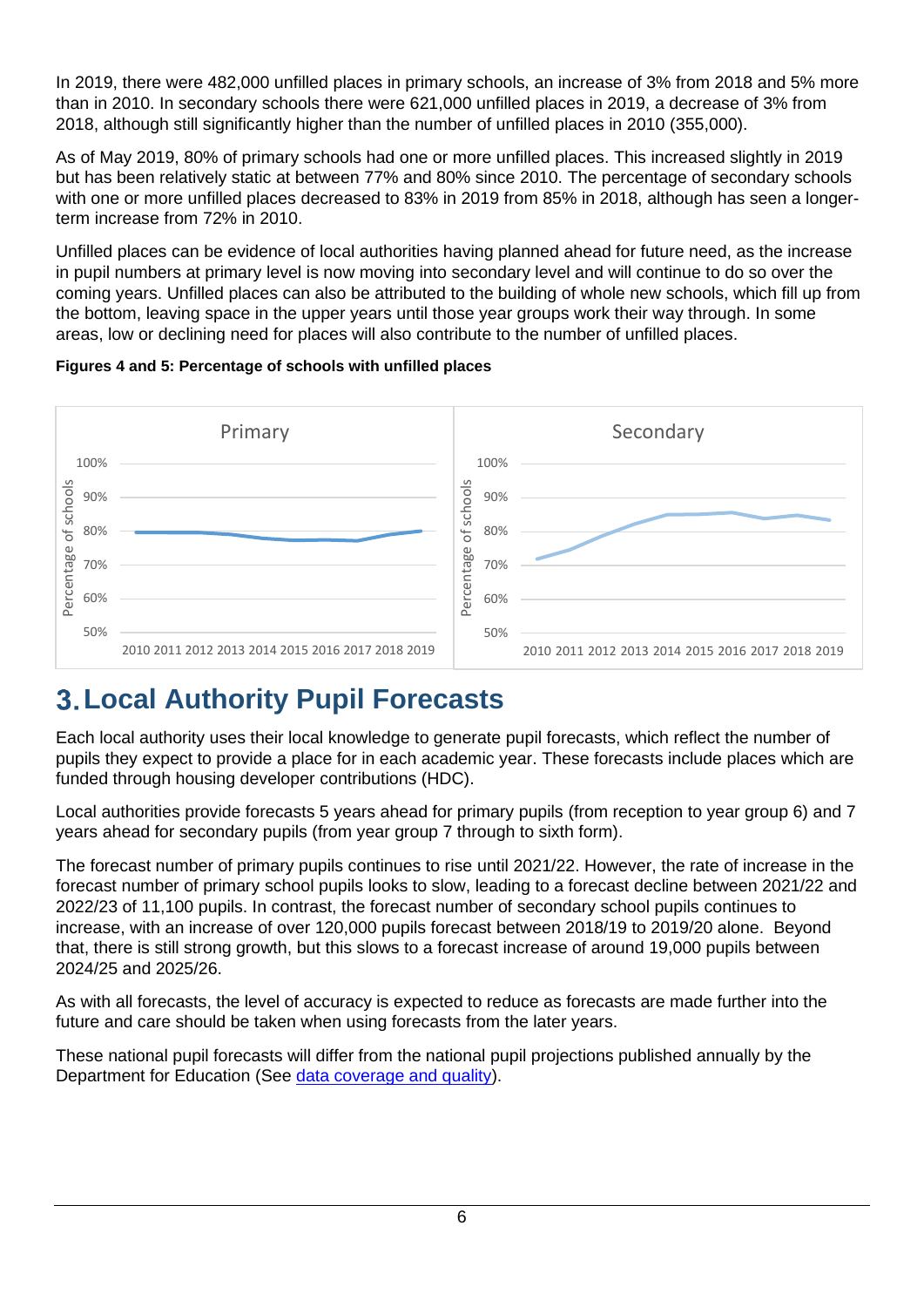

#### **Figure 6: Actual numbers and forecasts of primary and secondary pupils to 2025**

## <span id="page-6-0"></span>**Local Authority Planned Places**

Local authority planned places are the number of places local authorities plan to add or remove, where funding has been committed. Additional places include the number of permanent additions, temporary bulge places (see [definitions\)](#page-9-0) and, for the first time, places to be removed. Local authorities may add and remove places to manage their school estates as necessary according to future demand. Local authority planned places exclude those created through centrally funded DfE programmes such as Free Schools.

Local authorities have reported that they are planning to create 118,000 additional places by 2021/22. Local authorities also plan to create 11,000 temporary bulge places to accommodate large cohorts and remove 20,000 places by 2021/22. Taken all together local authorities are planning a net increase of 109,000 places.

## <span id="page-6-1"></span>**Place Planning Estimates**

The place planning tables show the estimated number of places needed in order to meet future demand. These tables are provided for readers interested in planning school place provision.

These estimates factor in existing capacity reported at 1 May 2019, additional capacity from local authorities planned places, and additional capacity being provided through centrally funded programmes (e.g. Free Schools). This capacity is then compared with the forecasts provided by the local authorities. The starting premise of the estimates is that identification of forecast need and identification of the corresponding capacity is carried out at planning area level (see [definitions\)](#page-9-0) and national curriculum year group level, i.e. places have to be available in the correct planning area and year group. Further information on how these estimates are calculated, how to interpret them and their limitations is provided in the technical guide (School Place Planning Tables 2019: Technical guidance).

Two versions of the place planning tables are provided in this publication. The first version (tables B1-B4) identifies places needed only, setting aside spare places identified within the calculation. This acknowledges that pressure in one part of a local authority cannot necessarily be offset by spare places in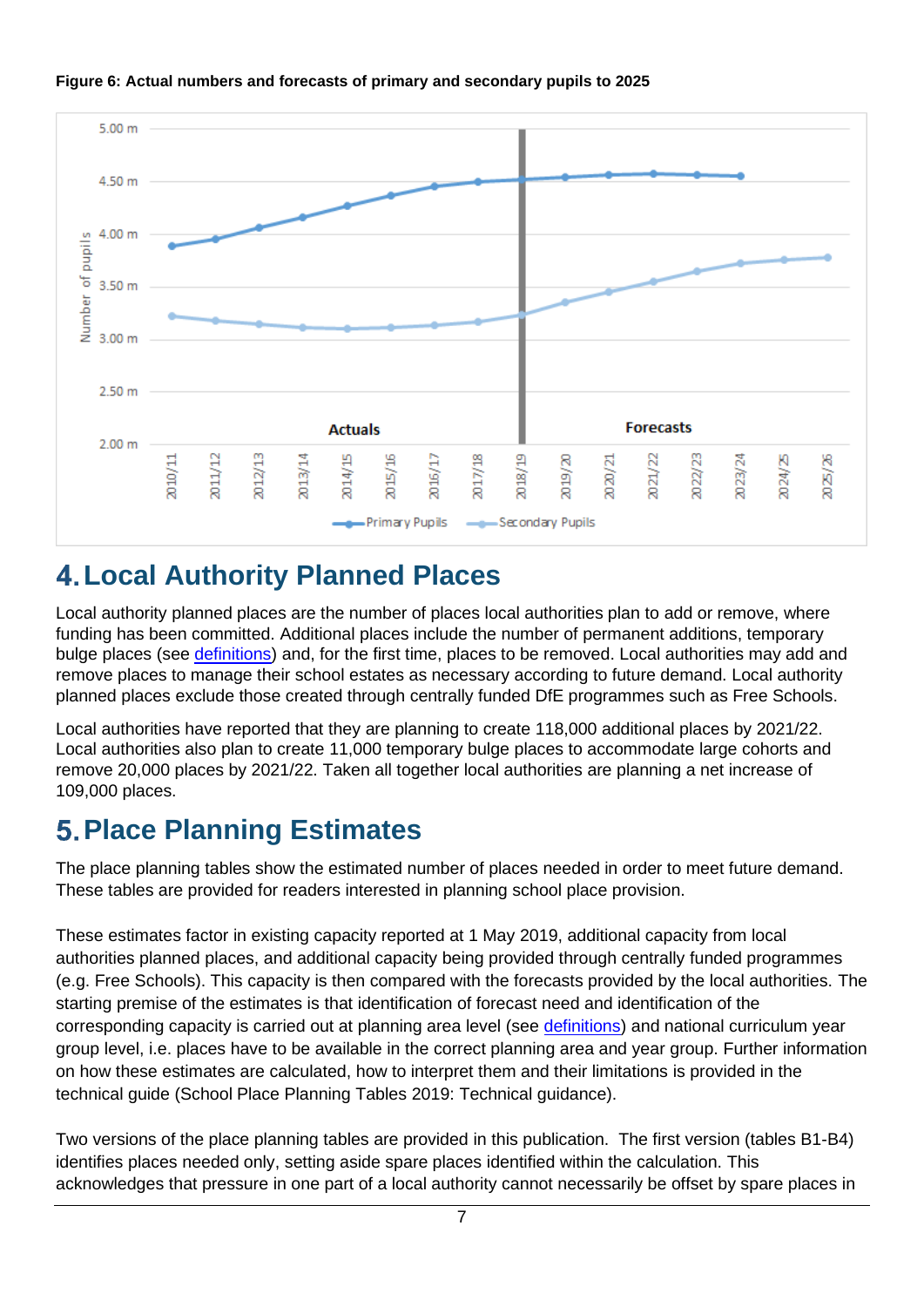another area. The second version (tables B5-B6) retains spare places within the calculation, and allows for examination of the extent of spare places alongside places needed. This is because it is useful to know the extent of any spare capacity in neighbouring planning areas when making an overall assessment of the places required in an area. The national and regional figures for the second version are not provided as they would be unrepresentative and therefore meaningless, because pockets of demand and pockets of spare places are lost in the aggregation.

According to the data provided at 1 May 2019 and the analysis applied, an estimated 27,000 primary places were needed across England in order to meet demand in academic year 2019/20. Alternatively, looking further ahead, an estimated 53,000 primary places are needed across England to meet demand for academic year 2023/24. This translates to between 6,000 and 7,000 primary places needed each year. The profile at secondary shows a growing rate of need for places up to 2023/24, with an estimated total of 77,000 places needed in order to meet demand. This translates to an annual need between 8,000 and 12,000 extra places to 2021/22 rising to between 19,000 and 21,000 places needed each year to 2023/24.

### **Care should be taken with interpretation of these estimates. Please refer to the technical guidance.**

## <span id="page-7-0"></span>**School sixth form capacity: experimental statistics**

Sixth form capacity in schools was collected for the second time in the 2019 School Capacity survey, as a voluntary field. These statistics are still considered experimental as there may be limitations due to incomplete coverage and the requirement for further operational testing. In particular, any comparisons with statistics in the previous publication should be treated with caution as changes from year to year may not reflect actual changes in figures, but may simply indicate improvements in data quality. 80% of local authorities with at least one school with pupils on roll in year groups 12, 13 or 14 submitted complete data compared to 65% in 2018.

They are, however, useful to assess capacity in sixth forms attached to schools and have been published for transparency purposes. Where sixth form capacity data was submitted, the sixth form number on roll is lower than the sixth form capacity for 87% of schools.

Table C1 shows the number of school sixth form places by local authority in England. A local authority may have submitted sixth form capacity for all their schools, some of their schools or none of their schools. These potential outcomes have been footnoted in the table.

# <span id="page-7-1"></span>**Accompanying tables**

The following tables and underlying data are available in Excel format on the department's statistics website (https://www.gov.uk/government/statistics/school-capacity-academic-year-2018-to-2019):

- School Capacity 2019 Main tables (A1-A7)
- School Capacity 2019 Main tables underlying data
- School Place Planning 2019 tables (B1-B6)
- School Place Planning 2019 underlying data
- School Sixth Form Capacity 2019 Experimental statistics (C1)
- School Sixth Form Capacity 2019 underlying data

## <span id="page-7-2"></span>**Further information**

Previous releases can be found at: [Statistics: school capacity](https://educationgovuk.sharepoint.com/sites/efappp/WorkplaceDocuments/Forms/AllItems.aspx?RootFolder=%2Fsites%2Fefappp%2FWorkplaceDocuments%2FAnalysis%2F2017%2FSCAP%202017%20published%20tables%2FFinal%20tables%20and%20commentary%2FSCAP&FolderCTID=0x012000BA1DE056883ECE4D99DD17BECD47AFB1&View=%7B243D0F23%2DF595%2D4D6F%2DBEE5%2D747C63B699FA%7D)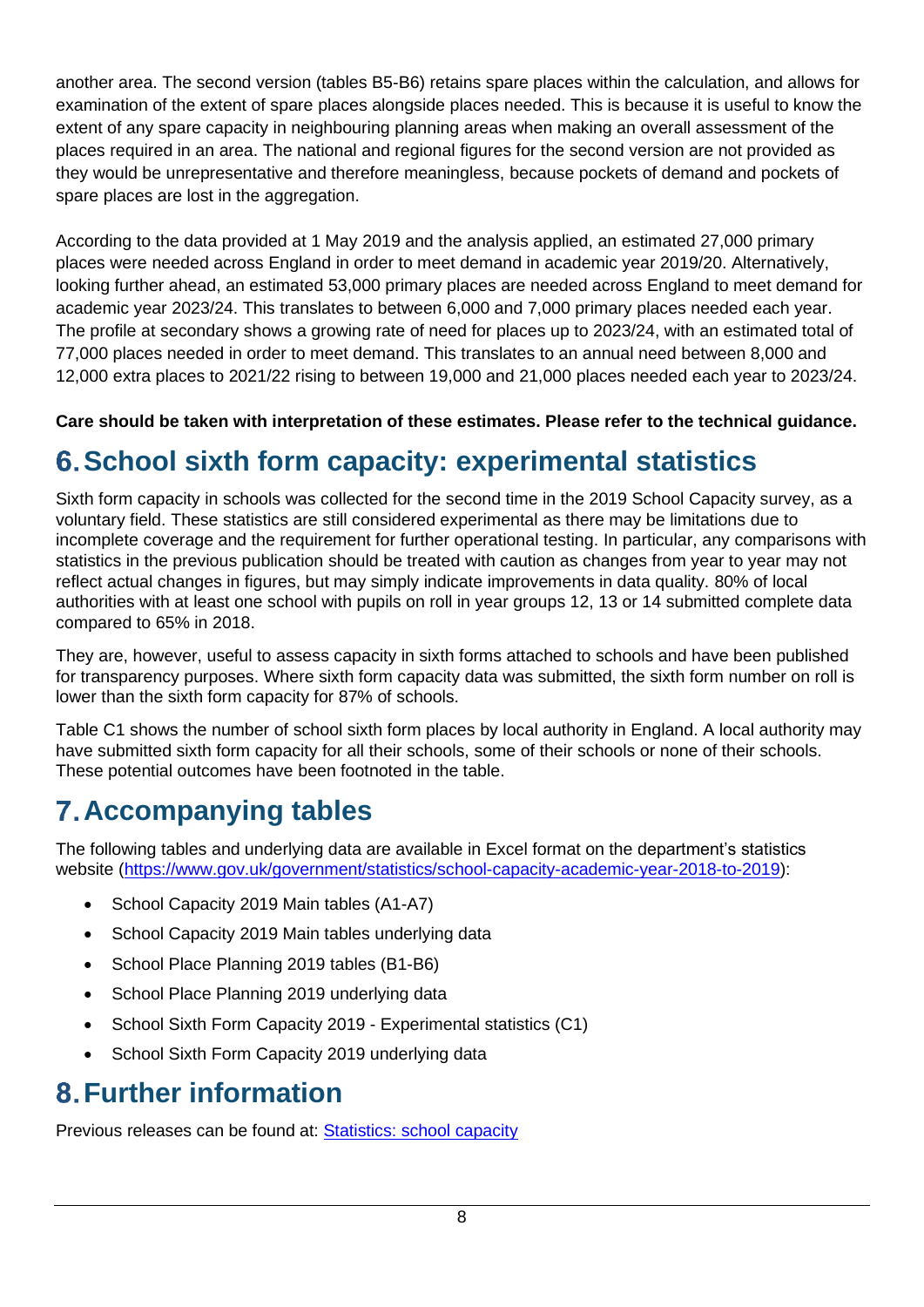# <span id="page-8-0"></span>**Official Statistics**

These are Official Statistics and have been produced in line with the Code of Practice for Official Statistics.

This can be broadly interpreted to mean that the statistics:

- meet identified user needs,
- are well explained and readily accessible,
- are produced according to sound methods, and
- are managed impartially and objectively in the public interest.

The Department has a set of statistical policies in line with the Code of Practice for Official Statistics.

# <span id="page-8-1"></span>**Technical information**

### **Data collection**

1. Information in this release has been derived from 3 data sources.

- a) School Capacity survey an annual survey returned by local authorities that collects capacity and forecast information (further detail in the School Capacity survey guidance [https://www.gov.uk/government/publications/school-capacity-survey-2019-guidance-for-local](https://www.gov.uk/government/publications/school-capacity-survey-2019-guidance-for-local-authorities)[authorities\)](https://www.gov.uk/government/publications/school-capacity-survey-2019-guidance-for-local-authorities).
- b) School Census a termly census of all schools in England, used to provide number on roll figures.
- c) Central Programmes data administrative data about the provision of places through centrally funded programmes (further detail in the School Place Planning Technical Guidance).

### <span id="page-8-2"></span>**Data coverage and quality**

- 2. All the data submitted by local authorities in the School Capacity survey have undergone a thorough data cleaning process with validation at source and at the department. Anomalies have been raised with local authorities to check that the guidance has been followed. Except where noted in the tables, all data has been signed off by local authority' Directors of Children's Services (or equivalent roles) as complete and accurate.
- 3. Forecast data is generated by local authorities based on their own data and local knowledge. These forecasts are challenged extensively during data cleaning processes. There are variations in the forecasting methodologies and data sources used across local authorities. This means there is the potential for local anomalies within the methodology. As with any forecast figures, there will be variation between the forecasts and the subsequent actual pupil numbers. Forecasting accuracy measures are calculated and published for each local authority in the School Place Scorecards. The School Place Scorecards can be found here:

<https://www.gov.uk/government/collections/school-places-scorecards>

- 4. Forecasting accuracy is derived retrospectively, once actual pupil numbers for the forecast data become available. Most local authorities' forecasting accuracy tends to be within +/-1% one year ahead.
- 5. The national pupil forecast figures will differ to the National Pupil Projections published annually by the Department for Education due to methodological and timing reasons. Local authorities supply the department with their own low-level planning area forecasts using their own methodologies that are based on a variety of local factors (including ONS data on live births, local migration patterns, pupil yield from housing developments and data provided by local health bodies). These are then added together to create the national figures shown here. National Pupil Projections are calculated at national level only and are based on ONS age-based projections, adjusted for school years; they also use historic population and birth data from ONS and the department's school census figures.
- 6. Local authority planned places are based on local authority estimates.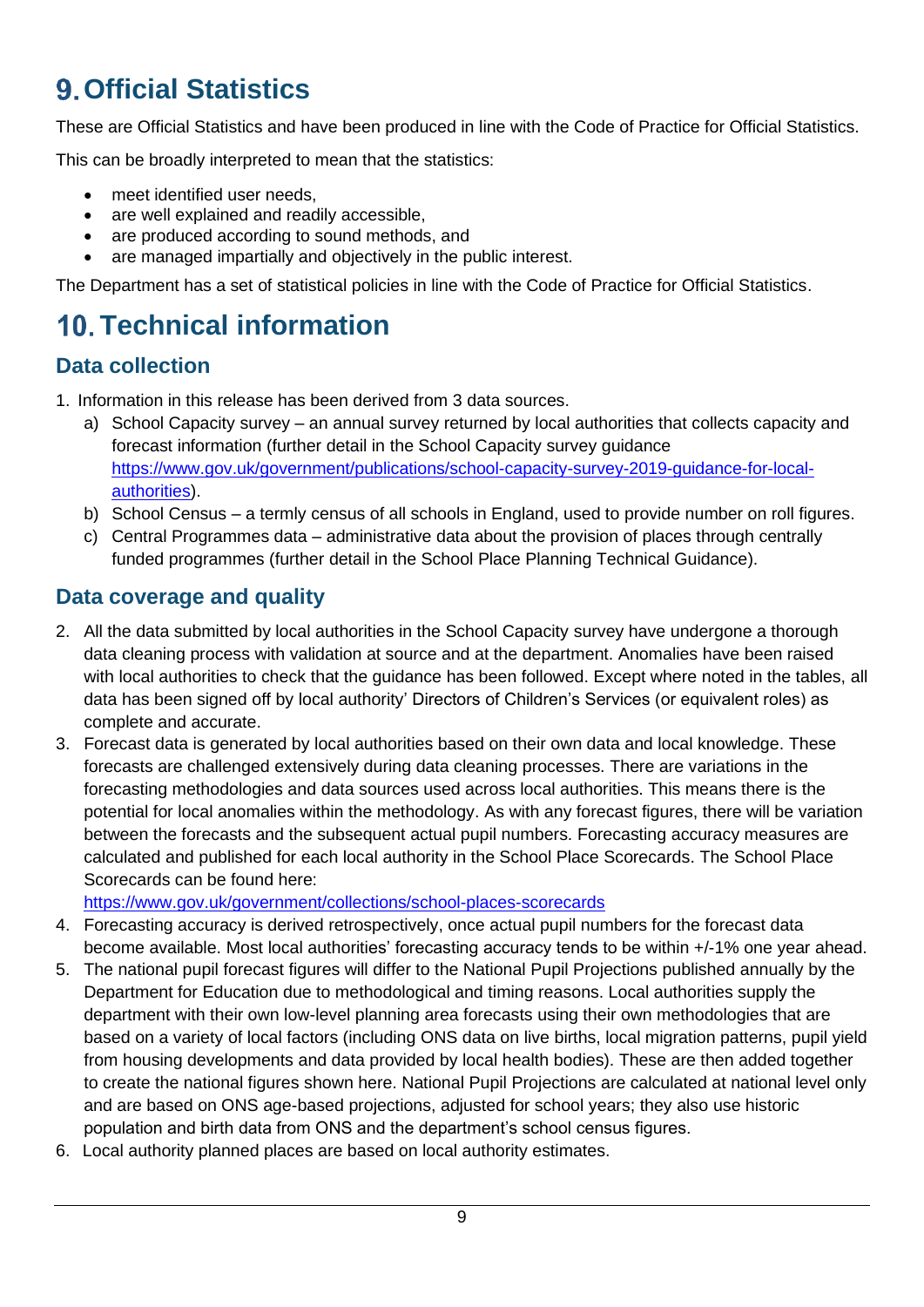## <span id="page-9-0"></span>**Definitions**

- 7. For capacity, schools are reported as deemed. Therefore, for a middle-deemed primary school all capacity is counted as primary and for a middle-deemed secondary or all-through school all capacity is counted as secondary. Sixth form places are included in the total secondary capacity. Pupil forecast data is split by phase, so primary includes year groups R - 6 only, and secondary includes year groups 7 - 14.
- 8. Planning areas are groups of schools, often (but not exclusively) in a similar geographic area, reflecting patterns of provision. The planning areas for primary are different to the planning areas for secondary.
- 9. Number on roll is the number of sole and dual main registered pupils attending a school as reported via the school census. Number on roll (actuals) within the forecast tables are based on the January 2019 census. Number on roll figures within the capacity tables are taken from the summer (May 2019) census, except for new schools (including schools that have become academies) where figures are based on data gathered during the School Capacity survey. Number on roll relates to pupils in reception year group and above.
- 10. For maintained schools (local authority funded), capacity is defined by a physical measurement, and calculated in the net capacity assessment. Academies are not required to complete a net capacity assessment. Therefore, their final net capacity is reported as per their funding agreement (subject to any information that the local authority holds in addition).
- 11. Free Schools are reported at their final intended capacity and in their final intended planning area. The capacities of local authority maintained schools are reported as built and ready-to-use.
- 12. Bulge places are temporary places used to accommodate large cohorts. They move through the school as the cohort progresses.

## **Users of this data**

We know that there are a wide range of users of the data from this publication, including Local Authorities, free school proposers, academic researchers, policy teams, ministers and other Government departments.

# <span id="page-9-1"></span>**Get in touch**

### **Media enquiries**

Press Office News Desk, Department for Education, Sanctuary Buildings, Great Smith Street, London SW1P 3BT

Tel: 020 7783 8300

### **Other enquiries/feedback**

Pupil Place Planning data team

Email: SCAP.PPP@education.gov.uk